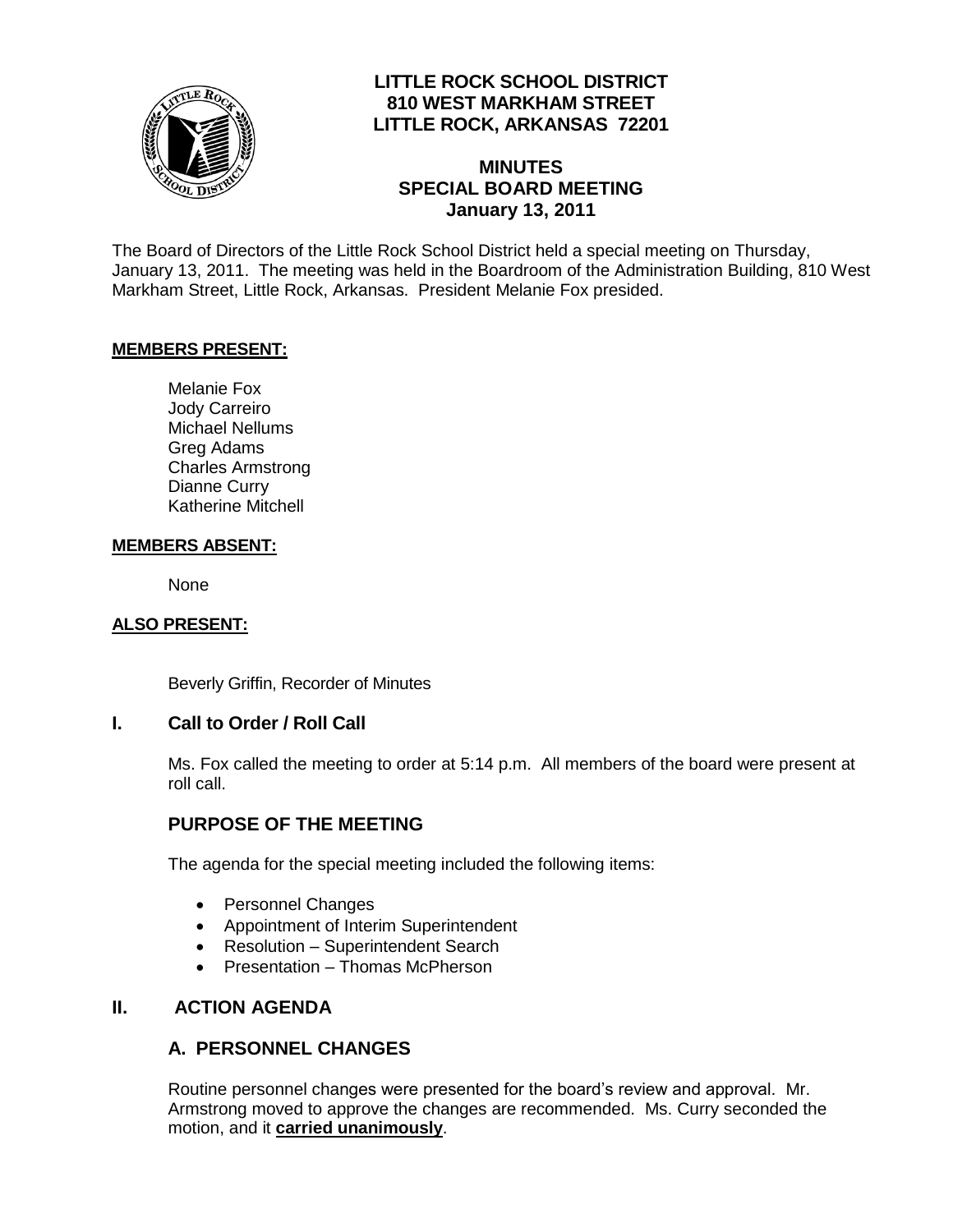## **EXECUTIVE SESSION**

Ms. Fox requested a motion to convene an executive session at 5:17 p.m. Mr. Armstrong made the motion and Mr. Adams seconded. The motion **carried unanimously**.

The board remained in closed session from 5:15 p.m. to 5:41 p.m. They returned and reported no action was taken.

## **B. APPOINTMENT OF INTERIM SUPERINTENDENT**

Mr. Carreiro moved to hire Dr. Morris Holmes as interim superintendent of the Little Rock School District under the terms of the contract presented for review. Mr. Armstrong seconded the motion and it **carried unanimously**. Ms. Fox announced that Dr. Holmes would begin work on Tuesday, January 18, 2011.

## **C. RESOLUTION SUPERINTENDENT SEARCH**

A resolution was presented for adoption which outlined guidelines for the process to hire a superintendent for the 2011-2012 school year. Mr. Adams moved to approve the resolution and Mr. Armstrong seconded the motion.

Dr. Mitchell asked for additional time to review the resolution prior to taking a vote, asking for additional language and clarification of the process. Ms. Curry agreed with Dr. Mitchell on the need for additional time.

Mr. Carreiro, Mr. Armstrong and Mr. Adams spoke in favor of moving forward with approval of the resolution. After a brief discussion Mr. Adams and Mr. Armstrong withdrew their motion and second. Action on the resolution was **tabled** for the January 27, 2011 meeting.

## **D. PRESENTATION**

Dr. Thomas Jacobsen, consultant with the superintendent search firm of McPherson & Jacobsen, made a presentation regarding the services available to the district in seeking a new superintendent. Low Dunn, also a consultant with McPherson & Jacobsen, introduced herself as Dean of Students at the Louisiana Technical College.

A packet of information was provided for the board's review. Dr. Jacobsen estimated a total cost of \$32,500 if services were provided for the complete superintendent search process. Modification of services for a lesser amount could be negotiated between the firm and the board if desired. The contracted amount would include the cost of travel for the consultants, advertising, phone expenses, copies, and other minimal office expenses.

If the contract with the consultants were extended and confirmed, the firm would meet with the board prior to beginning a schedule of meetings and public forums with various stakeholder groups. Dr. Jacobsen suggested meetings with parents, city officials, ministerial groups, and other identified stakeholders in the city. No action was taken on the presentation at this time.